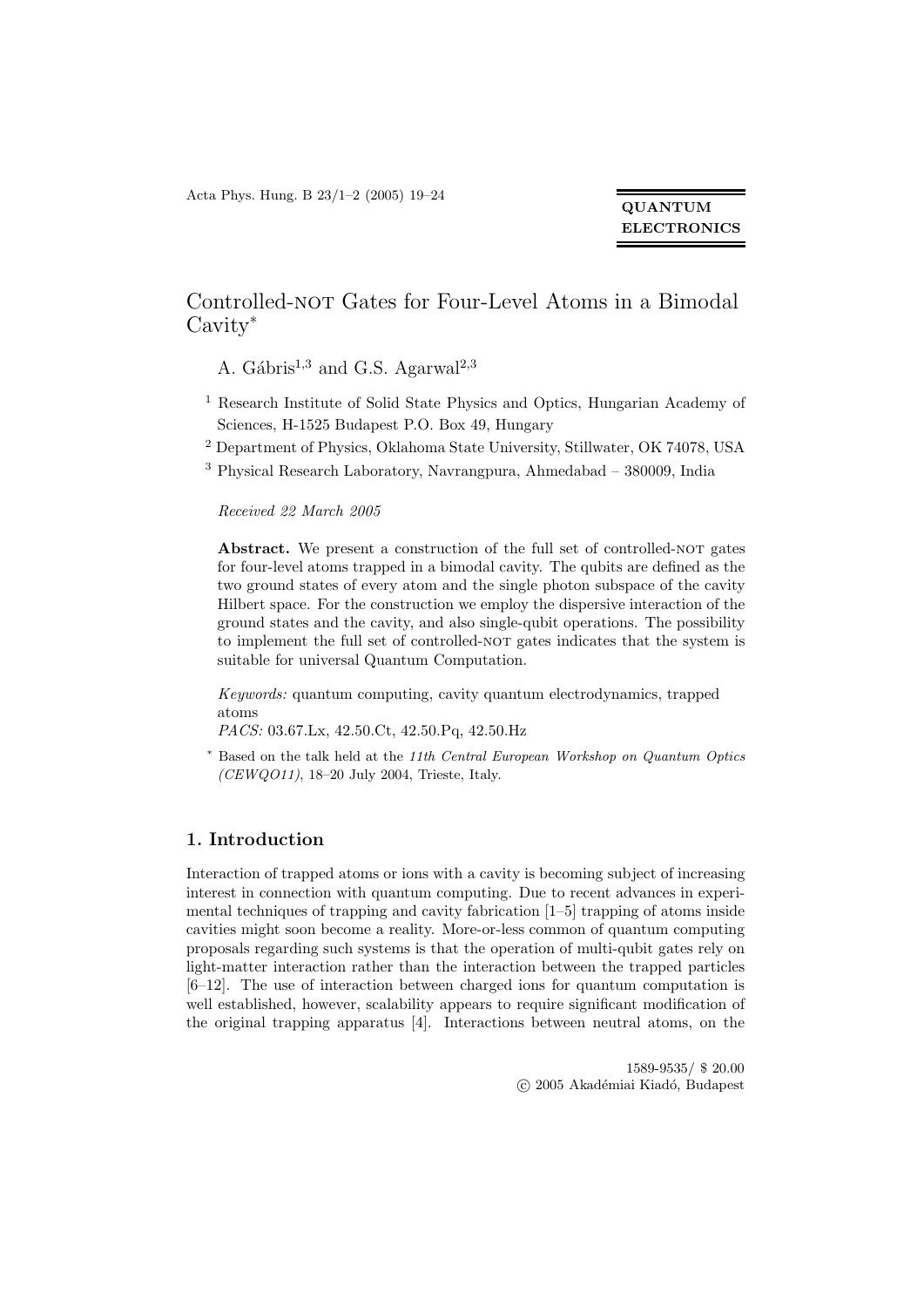other hand, are very weak and therefore require much more time for the complete operation than we can hope to preserve quantum coherence for.

In this paper we employ the dispersive interaction between four-level atoms and a bimodal cavity field, using the results of [13] to give a mathematical description of the complete system. To define the qubits, we use an invariant subspace of the effective Hamiltonian that consists of the ground states of the atoms and the single photon excitation states of the cavity. The structure of the resulting Hamiltonian is similar to that of describing the interaction of nuclear spins in a molecule which is employed in NMR quantum computing [14–16]. We develop quantum gates along the same lines as it is generally followed in NMR, and show the universality of the system by constructing controlled-NOT gates between every pairs of qubits.

## 2. Theoretical Model

We consider a system of  $N$  identical four-level atoms localized inside a bimodal cavity. The level scheme of the jth atom and its relation to the cavity excitations is depicted on Fig. 1. The cavity modes are characterized by their polarization and frequency. The frequencies of the  $\sigma^{\pm}$  circular polarization is denoted by  $\omega$ . The detunings of the cavity modes from the atomic transitions is  $\Delta = \omega_0 - \omega$ . The complete atoms–cavity Hamiltonian in the rotating wave approximation reads:

$$
H = \hbar \frac{\omega_0}{2} \sum_{j=1}^{N} (|e_{-}\rangle\langle e_{-}|_{j} - |g_{+}\rangle\langle g_{+}|_{j}) + \hbar \frac{\omega_0}{2} \sum_{j=1}^{N} (|e_{+}\rangle\langle e_{+}|_{j} - |g_{-}\rangle\langle g_{-}|_{j})
$$
  
+ 
$$
\hbar \left(\omega^{+} a_{+}^{\dagger} a_{+} + \omega^{-} a_{-}^{\dagger} a_{-}\right)
$$
  
+ 
$$
\hbar \left(a_{-} \sum_{j=1}^{N} g_{-}|e_{-}\rangle\langle g_{+}|_{j} + \text{h.c.}\right) + \hbar \left(a_{+} \sum_{j=1}^{N} g_{+}|e_{+}\rangle\langle g_{-}|_{j} + \text{h.c.}\right)
$$
 (1)

In the dispersive limit  $(\Delta \gg |g_{\pm}|)$  an effective Hamiltonian can be derived using the fact that (1) can be regarded as a sum of two Hamiltonians each describing the interaction of a two level system with a single cavity mode. In the interaction picture this Hamiltonian depends only on the detuning  $(\Delta)$ , and possesses two invariant subspaces in the atomic part of the Hilbert space, one containing only excited and



Fig. 1. Energy levels and cavity excitations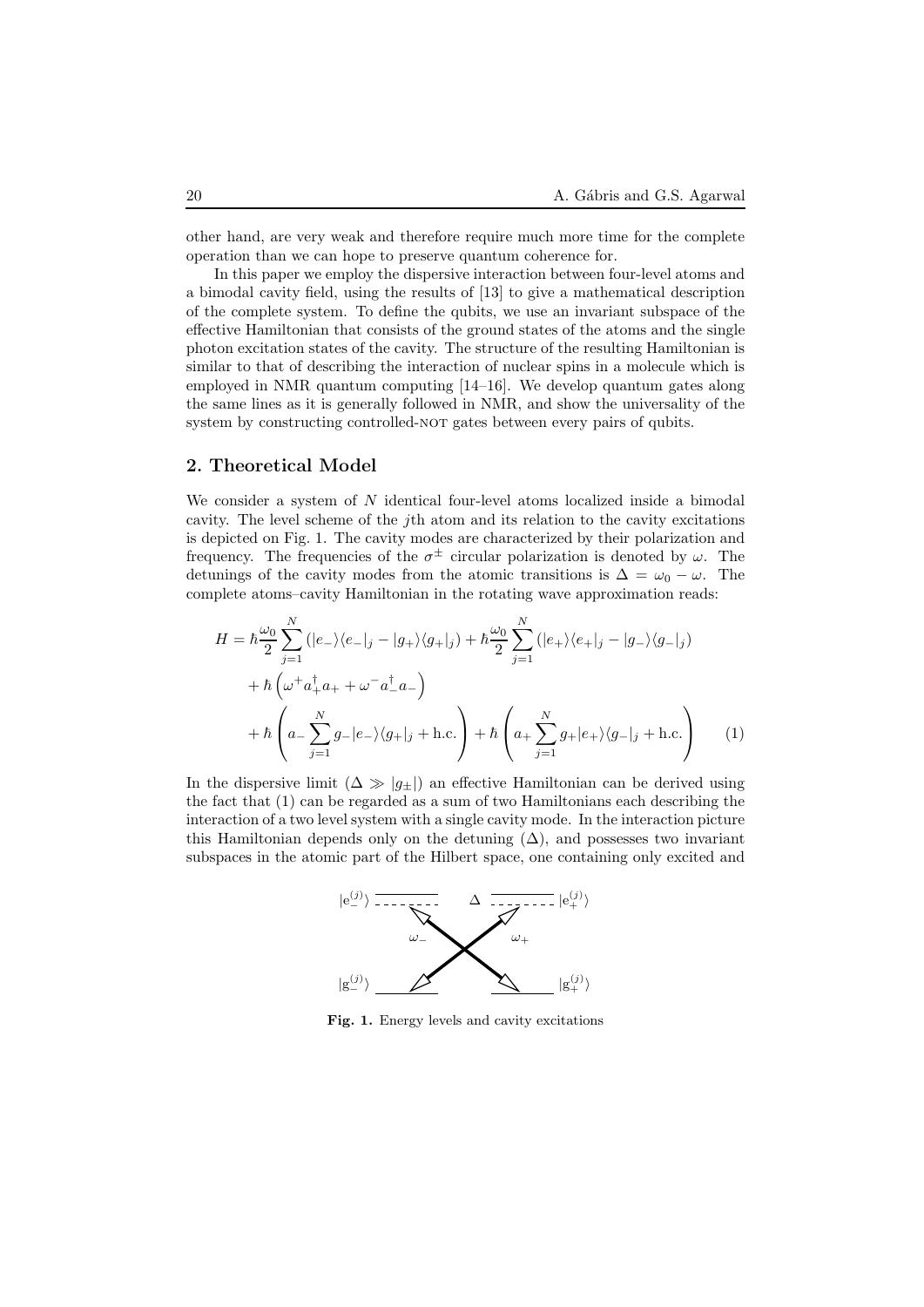the other only ground states [13]. Therefore if the initial states are superpositions of  $|g_{\pm}^{(j)}\rangle$  ground states, the final state must be a similar superposition. If we denote the dipole coupling constants  $g_{\pm} = g$  (g real), in the interaction picture the effective Hamiltonian acting on the ground states can be written:

$$
H_{\text{eff}} = \frac{\hbar}{2\Delta} N_z S_z,\tag{2}
$$

with

$$
S_z = \sum_{j=1}^{N} g^2 S_z^{(j)},
$$
\n(3)

 $S_z^{(j)} = |g_+^{(j)}\rangle \langle g_+^{(j)}| - |g_-^{(j)}\rangle \langle g_-^{(j)}|$  and  $N_z = a_+^{\dagger}a_+ - a_-^{\dagger}a_-$ .

Further, we may restrict ourselves to the case when the cavity contains exactly one photon, i.e. the cavity state can be written as a superposition of  $|10\rangle$  and  $|01\rangle$ , where the first number corresponds to a Fock state of the  $\sigma^+$  and the second to the  $\sigma^-$  polarization mode. In other words, we use the polarization states of a photon to represent a quantum bit, a concept that has been used widely in the field, most remarkably for the experimental realization of quantum teleportation [17].

We now introduce new notations for the states of the system, namely

$$
|0\rangle_0 := |10\rangle ,
$$
  

$$
|1\rangle_0 := |01\rangle
$$
 (4)

for the cavity, what is known as dual-rail representation, and

$$
\begin{aligned} \left|0\right\rangle_j &:= \left|g_+^{(j)}\right\rangle, \\ \left|1\right\rangle_j &:= \left|g_-^{(j)}\right\rangle \end{aligned} \tag{5}
$$

for the atomic states  $(j = 1, ..., N)$ . Using these notations the effective Hamiltonian can be written as

$$
H_{\text{eff}} = \frac{\hbar}{2\Delta} \sum_{j=1}^{N} g_j^2 \sigma_z^{(0)} \sigma_z^{(j)},
$$
\n(6)

where  $\sigma_z^{(\alpha)} = |0\rangle\langle0|_{\alpha} - |1\rangle\langle1|_{\alpha}$  is a Pauli-z matrix for every  $\alpha = 0, \ldots, N$ .

In the remaining, Latin indices (e.g.  $i, j$ ) shall always run from 1 to N, and Greek indices (e.g.  $\alpha$ ,  $\beta$ ) from 0 to N, unless otherwise indicated.

#### 3. Implementing Controlled-NOT Gates

In this section we shall show that the interaction described by (6) may be used to generate the universal CNOT gate. The required single-qubit operations could be implemented using external controls. For example, on the atoms by resonant Raman transitions, and on the cavity state by a technique similar to Refs. [18, 19].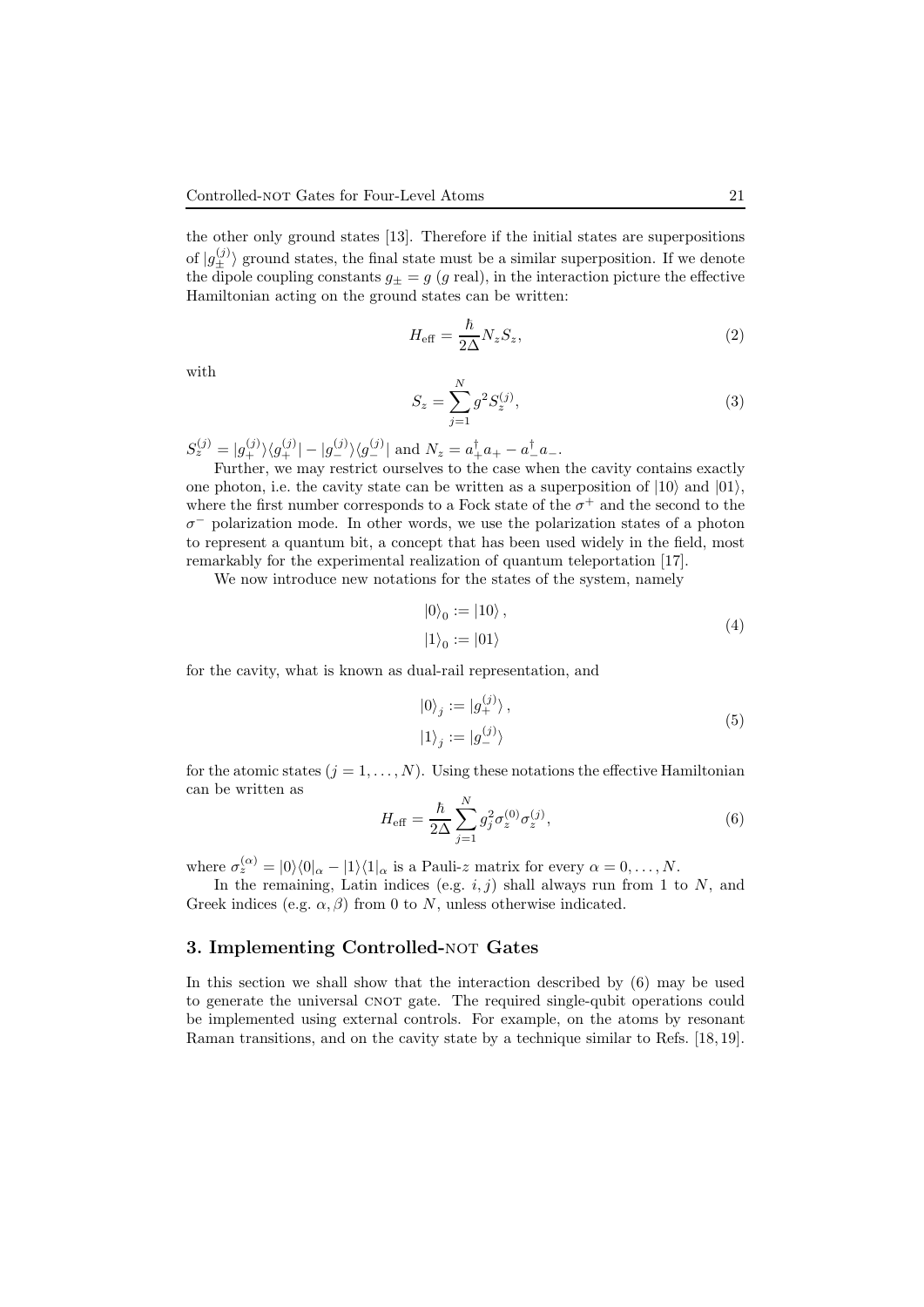

Fig. 2. Construction of CNOT gate using a *J*-coupling interaction

First, we recall that (6) is a special case of the NMR Hamiltonian [14–16] with  $J_{ij} = J$  if  $i = 0$  and  $j > 0$ , otherwise  $J_{ij} = 0$ . Since  $[\sigma_z^{(\alpha)}, \sigma_z^{(\beta)}] = 0$  all terms in (6) commute, therefore the time evolution operator  $U(t) = \exp[-(i/\hbar)H_{\text{eff}}t]$  may be written as a product of

$$
U_{0k}^{J}(t) = \exp(-iJ\sigma_z^{(0)}\sigma_z^{(k)}t/2)
$$
\n(7)

operators  $(J = g^2/\Delta)$ . We shall refer to this operator as J-coupling term, borrowed from the NMR terminology. We write the time evolution prescribed by the total Hamiltonian as

$$
U(t) = \exp[-(i/\hbar)H_{\text{eff}}t] = \prod_{j=0}^{N} U_{0k}^{J}.
$$
 (8)

Based on a technique used in NMR, we can cancel any of the J-coupling terms in the time evolution operator (8). This involves casting single-qubit rotations on some qubits in between time evolution governed by  $H_{\text{eff}}$ . The following identity lies in the heart of the technique:

$$
U_{\beta}^{x}(\pi)U_{\alpha\beta}^{J}(t)U_{\beta}^{x}(\pi)U_{\alpha\beta}^{J}(t) = \mathbb{1},\tag{9}
$$

where  $U^x_\alpha(\varphi)$  denotes the required rotation. We take this this rotation to be about the x axis:  $U^x_\alpha(\varphi) = \exp(-i\sigma_x^{(\alpha)}\varphi/2)$ , where  $\sigma_x^{(\alpha)} = |0\rangle\langle 1|_\alpha + |1\rangle\langle 0|_\alpha$ , the Pauli-x operator.

Application of similar sequence of  $\pi$  rotations to the kth qubit will cancel the J-coupling term connecting the cavity and the kth atomic qubit:

$$
U_k^x(\pi/2)U(t/2)U_k^x(\pi/2)U(t/2) = U_k^x(\pi/2)U_{0k}^J(t)U_k^x(\pi/2)U_{0k}^J(t)\prod_{j\neq k} U_{0j}^J(t)
$$
  
= 
$$
\prod_{j\neq k} U_{0j}^J(t), \quad (10)
$$

since  $[U_k^x, U_{0,j}^J] = 0$  for each  $j \neq k$ . It is straight-forward to show that successive or simultaneous applications of similar sequence of  $\pi$  rotations on other atomic qubits can be used to cancel any number of terms in (6). In particular,  $N-1$  terms may be cancelled leaving only one term, therefore  $H_{\text{eff}}$  can be used to realize time evolution described by a single  $U_{0k}^J$ . This operator is equivalent [20] to the controlled-not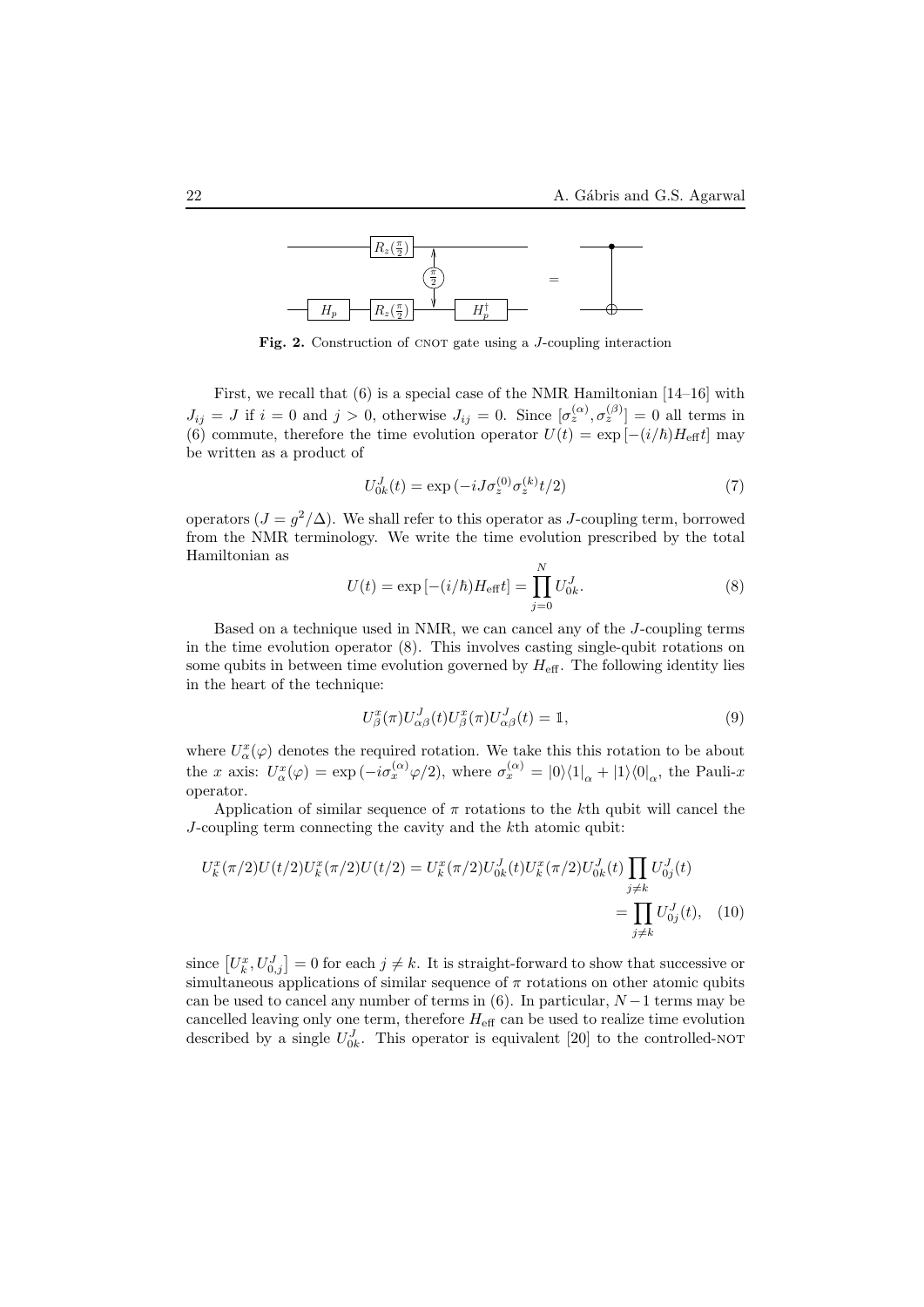gate when  $J_k t = \pi/2$ , and can be used directly to generate it as it is depicted on Fig. 2.

The technique depicted on Fig. 2 utilizes two classes of single-qubit operators: rotations about the  $x$  and the  $z$  axes. Since the  $J$ -coupling interaction is symmetric with respect to the two qubits, the role of qubits in the resulting CNOT gate is determined by the single-qubit gates which precede and follow  $U_{0k}^{J}(J_{k}^{-1}\pi/2)$ . In particular, preceding the  $U_{0k}^J (J_k^{-1}\pi/2)$  time evolution an  $R_z(\pi/2)$  rotation has to be applied to the control qubit, and the sequence of  $H_p$ , and  $R_z(\pi/2)$  to the target qubit, where  $H_p$  is a pseudo-Hadamard transformation given by

$$
H_p = R_z(-\pi)R_x(\pi/2)R_z(\pi) = R_y(\pi/2). \tag{11}
$$

After the J-coupling we apply the inverse of the  $H_p$  operation to the target qubit only. Note, however, that the  $R_z$  operations commute with  $U_{0k}^J$ .

We can use this technique to implement CNOT gates directly between the cavity qubit and any atomic qubit. In two steps, however, they can be used to effect CNOT gates between any atomic qubits also. One first constructs a swap gate from three cnot gates using the well-known identity, then uses the swap gates to switch an atomic qubit onto the cavity and back, as depicted on Fig. 3 using the standard quantum circuit notations.



Fig. 3. Construction of a CNOT gate between two atomic qubits, using two SWAP gates

By noting that  $R_x(-\pi/2) = R_x(\pi/2)^3$ , we conclude that it is possible to exactly implement all CNOT gates in this system provided that we can perform on every qubit at least two single-qubit operations,  $R_x(\pi/2)$  and  $R_z(\pi/2)$ .

## 4. Conclusions

In this paper we have demonstrated the possibility of generating the complete set of cnot gates in an  $N$  qubit system, using a dispersive atom–cavity interaction. We encode our qubit in the ground state of four-level atoms, and into a single-photon excitation subspace of a bimodal cavity. The resulting interaction Hamiltonian is similar to the one valid for NMR systems, however, considerably simpler even